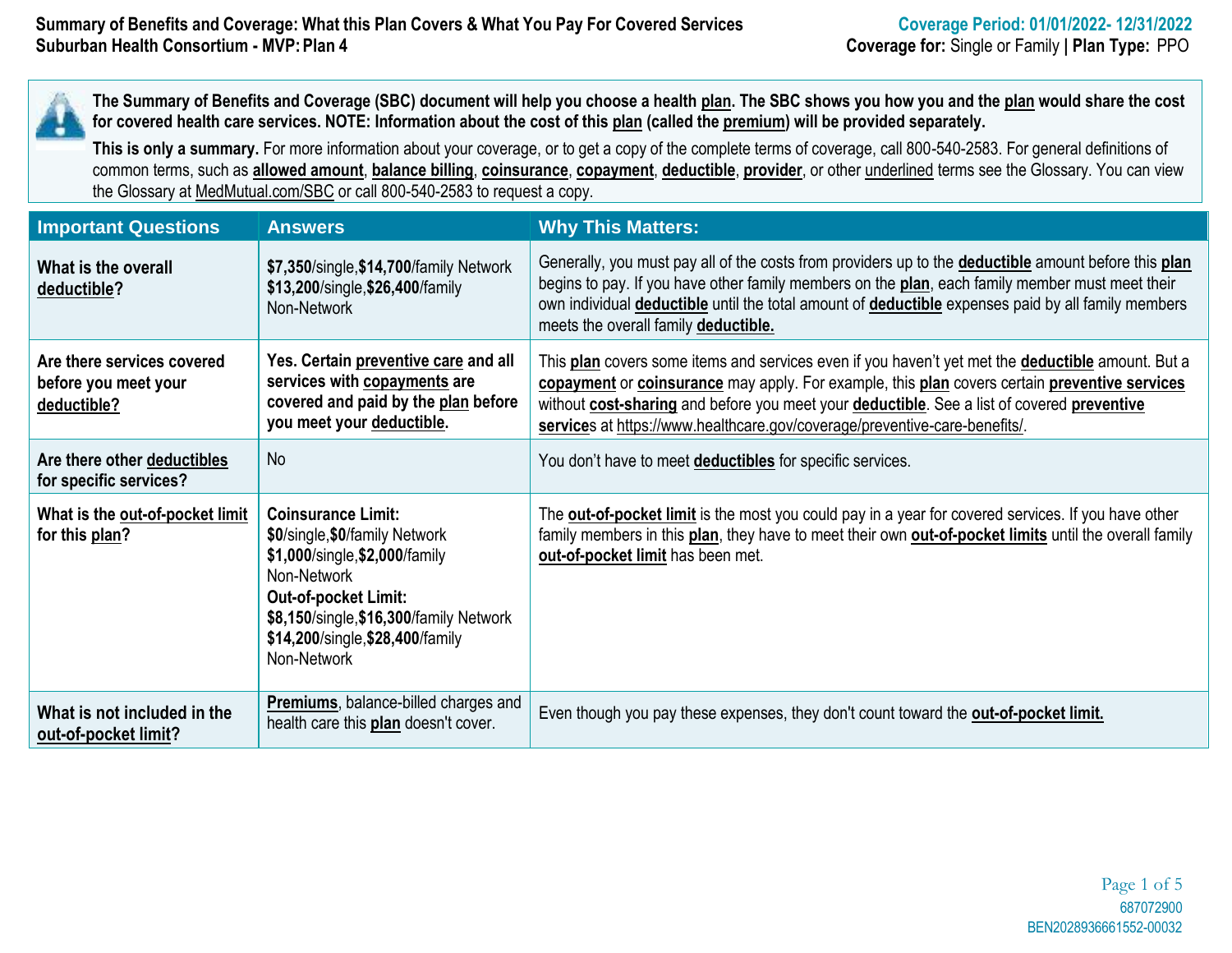| Will you pay less if you use a<br>network provider?       | Yes, See MedMutual.com/SBC or call<br>800-540-2583 for a list of participating<br>providers. | This plan uses a provider network. You will pay less if you use a provider in the plan's network.<br>You will pay the most if you use an out-of-network provider, and you might receive a bill from a<br>provider for the difference between the provider's charge and what your plan pays (balance<br>billing). Be aware your network provider might use an out-of-network provider for some services<br>(such as lab work). Check with your <b>provider</b> before you get services. |
|-----------------------------------------------------------|----------------------------------------------------------------------------------------------|----------------------------------------------------------------------------------------------------------------------------------------------------------------------------------------------------------------------------------------------------------------------------------------------------------------------------------------------------------------------------------------------------------------------------------------------------------------------------------------|
| Do you need a referral to see a $\vert$ No<br>specialist? |                                                                                              | You can see the <b>specialist</b> you choose without a referral.                                                                                                                                                                                                                                                                                                                                                                                                                       |



All **coinsurance** costs shown in this chart are after your **deductible** has been met, if a **deductible** applies. Services with **copayments** are covered before you meet your **deductible**, unless otherwise specified.

| <b>Common Medical Event</b>                               | <b>Services You May Need</b>                        | <b>What You Will Pay</b>                            | <b>Limitations, Exceptions, &amp; Other</b><br><b>Important Information</b> |                                                                                                                                                                         |
|-----------------------------------------------------------|-----------------------------------------------------|-----------------------------------------------------|-----------------------------------------------------------------------------|-------------------------------------------------------------------------------------------------------------------------------------------------------------------------|
|                                                           |                                                     | <b>Network Provider</b><br>(You will pay the least) | <b>Non-Network Provider</b><br>(You will pay the most)                      |                                                                                                                                                                         |
| If you visit a health care<br>provider's office or clinic | Primary care visit to treat an injury or<br>illness | No charge after deductible                          | 30% coinsurance                                                             | None                                                                                                                                                                    |
|                                                           | <b>Specialist</b> visit                             | No charge after deductible                          | 30% coinsurance                                                             | None                                                                                                                                                                    |
|                                                           | Preventive care/ screening/<br>immunization         | No charge                                           | 30% coinsurance                                                             | You may have to pay for services<br>that aren't preventive. Ask your<br>provider if the services you need are<br>preventive. Then check what your<br>plan will pay for. |
| If you have a test                                        | Diagnostic test (x-ray)                             | No charge after deductible                          | 30% coinsurance                                                             | None                                                                                                                                                                    |
|                                                           | Imaging (CT/PET scans, MRIs)                        | No charge after deductible                          | 30% coinsurance                                                             | None                                                                                                                                                                    |
| If you need drugs to treat your<br>illness or condition   | <b>Prescription Drug Coverage</b>                   | Not Covered by Medical<br>Carrier                   | Not Covered                                                                 | <b>Excluded Service</b>                                                                                                                                                 |
|                                                           |                                                     |                                                     |                                                                             |                                                                                                                                                                         |
| If you have outpatient surgery                            | Facility fee (e.g., ambulatory surgery<br>center)   | No charge after deductible                          | 30% coinsurance                                                             | None                                                                                                                                                                    |
|                                                           | Physician/surgeon fees (Outpatient)                 | No charge after deductible                          | 30% coinsurance                                                             | None                                                                                                                                                                    |
| If you need immediate medical                             | <b>Emergency room care</b>                          | No charge after <b>deductible</b>                   |                                                                             | None                                                                                                                                                                    |
| attention                                                 | <b>Emergency medical transportation</b>             | No charge after deductible                          | 30% coinsurance                                                             | None                                                                                                                                                                    |
|                                                           | <b>Urgent care</b>                                  | No charge after deductible                          | 30% coinsurance                                                             | None                                                                                                                                                                    |

[ For more information about limitations and exceptions, see the plan or policy document at MedMutual.com/SBC.] Page 2 of 5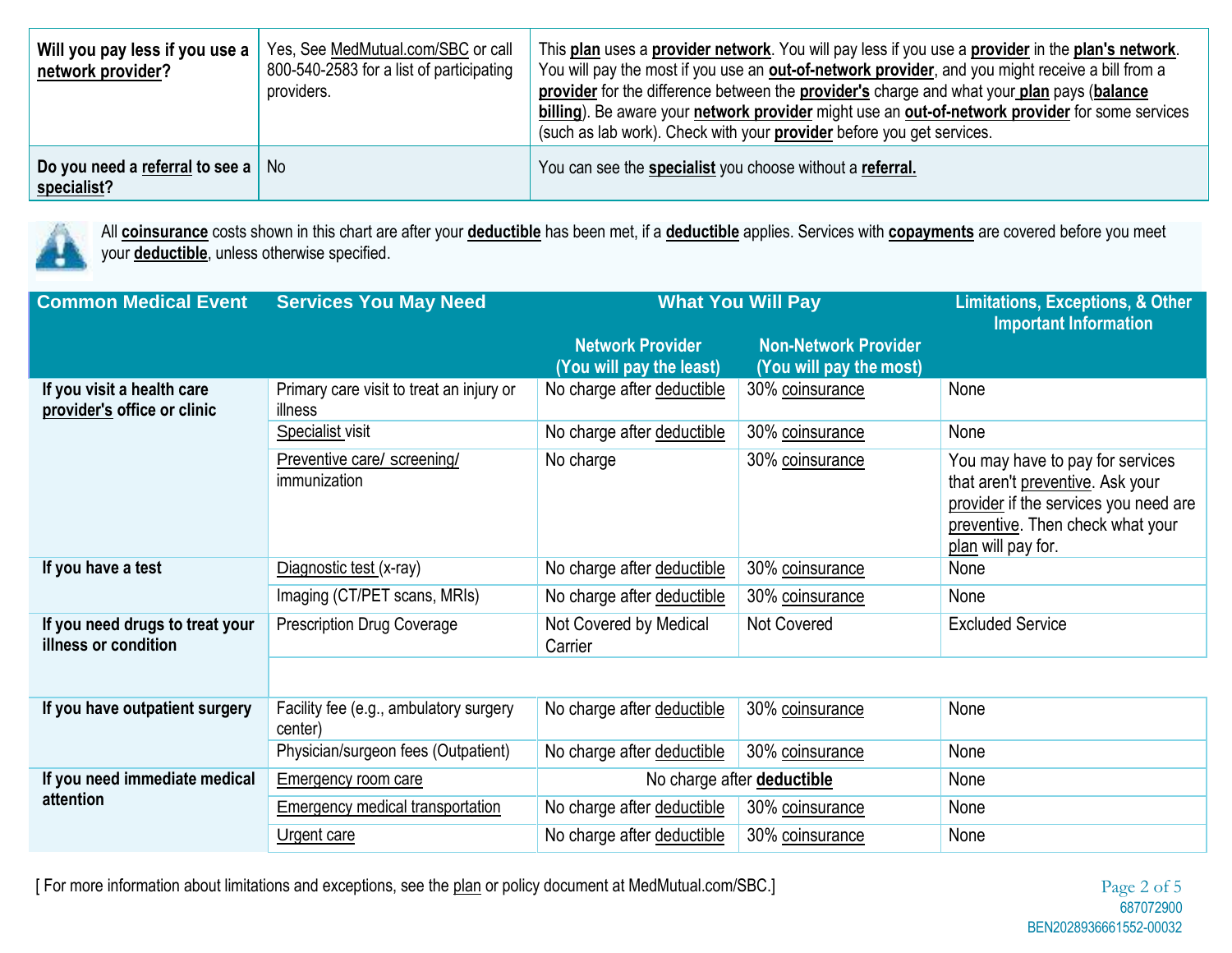| <b>Common Medical Event</b>                       | <b>Services You May Need</b>                     | <b>What You Will Pay</b>                              | <b>Limitations, Exceptions, &amp; Other</b> |                                                                                                                                                                                                                                                                 |
|---------------------------------------------------|--------------------------------------------------|-------------------------------------------------------|---------------------------------------------|-----------------------------------------------------------------------------------------------------------------------------------------------------------------------------------------------------------------------------------------------------------------|
|                                                   |                                                  | <b>Network Provider</b>                               | <b>Non-Network Provider</b>                 | <b>Important Information</b>                                                                                                                                                                                                                                    |
|                                                   |                                                  | (You will pay the least)                              | (You will pay the most)                     |                                                                                                                                                                                                                                                                 |
| If you have a hospital stay                       | Facility fee (e.g., hospital room)               | No charge after deductible                            | 30% coinsurance                             | None                                                                                                                                                                                                                                                            |
|                                                   | Physician/ surgeon fee (inpatient)               | No charge after deductible                            | 30% coinsurance                             | None                                                                                                                                                                                                                                                            |
| If you need mental health,                        | Outpatient services                              | Benefits paid based on corresponding medical benefits |                                             | None                                                                                                                                                                                                                                                            |
| behavioral health, or<br>substance abuse services | Inpatient services                               | Benefits paid based on corresponding medical benefits |                                             | None                                                                                                                                                                                                                                                            |
|                                                   |                                                  |                                                       |                                             |                                                                                                                                                                                                                                                                 |
| If you are pregnant                               | Office visits                                    | No charge                                             | 30% coinsurance                             | Cost sharing does not apply to<br>certain preventive services.<br>Depending on the type of services,<br>copay, coinsurance or deductible<br>may apply. Maternity care may<br>include tests and services described<br>elsewhere in the SBC (i.e.<br>ultrasound). |
|                                                   | Childbirth/delivery professional<br>services     | No charge after deductible                            | 30% coinsurance                             | None                                                                                                                                                                                                                                                            |
|                                                   | Childbirth/delivery facility services            | No charge after deductible                            | 30% coinsurance                             | None                                                                                                                                                                                                                                                            |
| If you need help recovering or                    | Home health care                                 | No charge after deductible                            | 30% coinsurance                             | None                                                                                                                                                                                                                                                            |
| have other special health<br>needs                | Rehabilitation services (Physical<br>Therapy)    | No charge after deductible                            | 30% coinsurance                             | None                                                                                                                                                                                                                                                            |
|                                                   | Habilitation services (Occupational<br>Therapy)  | No charge after deductible                            | 30% coinsurance                             | None                                                                                                                                                                                                                                                            |
|                                                   | <b>Habilitation services (Speech</b><br>Therapy) | No charge after deductible                            | 30% coinsurance                             | None                                                                                                                                                                                                                                                            |
|                                                   | Skilled nursing care                             | No charge after deductible                            | 30% coinsurance                             | None                                                                                                                                                                                                                                                            |
|                                                   | Durable medical equipment                        | No charge after deductible                            | 30% coinsurance                             | None                                                                                                                                                                                                                                                            |
|                                                   | <b>Hospice services</b>                          | No charge after deductible                            | 30% coinsurance                             | None                                                                                                                                                                                                                                                            |
| If your child needs dental or                     | Children's eye exam                              | No charge                                             | 30% coinsurance                             | None                                                                                                                                                                                                                                                            |
| eye care                                          | Children's glasses                               | Not Covered                                           |                                             | <b>Excluded Service</b>                                                                                                                                                                                                                                         |
|                                                   | Children's dental check-up                       | Not Covered                                           | <b>Excluded Service</b>                     |                                                                                                                                                                                                                                                                 |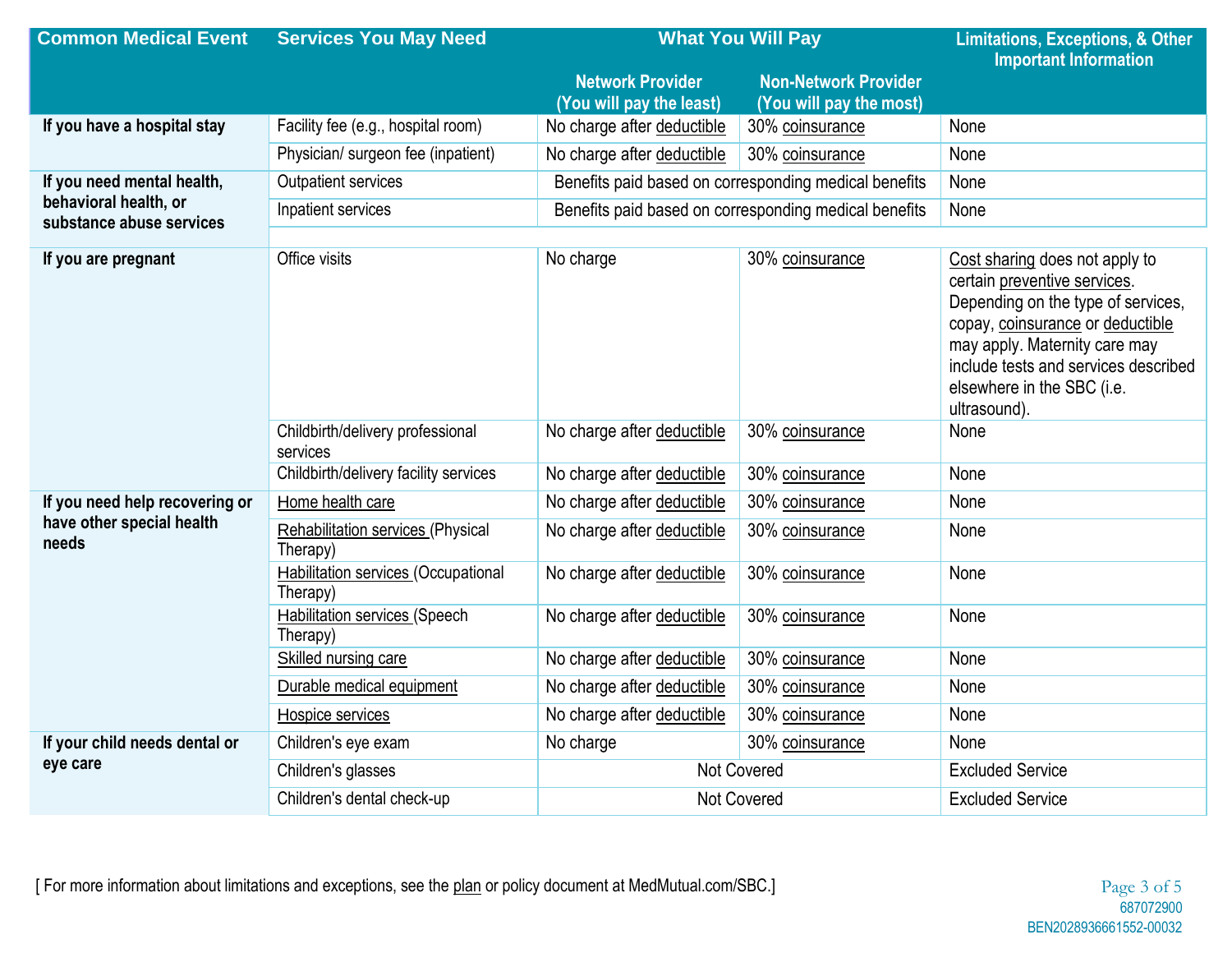### **Excluded Services & Other Covered Services:**

**Services Your Plan Generally Does NOT Cover (Check your policy or plan document for more information and a list of any other excluded services.)**

- 
- 
- 
- 
- 
- 
- **•** Children's glasses **•** Infertility Treatment **•** Routine Foot Care
	-
- **•** Dental Care (Adult) **• betal Care (Adult) • 1** Non-emergency care when traveling outside the U.S.
- **•** Children's dental check-up **•** Hearing Aids **•** Routine Eye Care (Adult)
	-
- **•** Cosmetic Surgery **•** Long-Term Care **•** Weight Loss Programs

**Other Covered Services (Limitations may apply to these services. This isn't a complete list. Please see your plan document.)**

- 
- **Bariatric Surgery Chiropractic Care Chiropractic Care Private-Duty Nursing Private-Duty Nursing**

**Your Rights to Continue Coverage:** There are agencies that can help if you want to continue your coverage after it ends. The contact information for those agencies is: the Department of Health and Human Services, Center for Consumer Information and Insurance Oversight, at 877-267-2323 x61565 or cciio.cms.gov. Other coverage options may be available to you, including buying individual insurance coverage through the Health Insurance Marketplace. For more information about the Marketplace, visit HealthCare.gov or call 800-318-2596.

Your Grievance and Appeals Rights: There are agencies that can help if you have a complaint against your plan for a denial of a claim. This complaint is called a grievance or appeal. For more information about your rights, look at the explanation of benefits you will receive for that medical claim. Your plan documents also provide complete information to submit a claim, appeal, or a grievance for any reason to your plan. For more information about your rights, this notice, or assistance, contact your plan at 800-540-2583.

## **Does this plan provide Minimum Essential Coverage? Yes.**

Minimum Essential Coverage generally includes plans, health insurance available through the Marketplace or other individual market policies, Medicare, Medicaid, CHIP, TRICARE, and certain other coverage. If you are eligible for certain types of Minimum Essential Coverage, you may not be eligible for the premium tax credit.

# **Does this plan meet Minimum Value Standards? Yes.**

If your plan doesn't meet the Minimum Value Standards, you may be eligible for a premium tax credit to help you pay for a plan through the Marketplace.

-------------------------------------*To see examples of how this plan might cover costs for sample medical situations, see the next section*-----------------------------------

The coverage example numbers assume that the patient does not use an HRA or FSA. If you participate in an HRA or FSA and use it to pay for out-of-pocket expenses, then your costs may be lower.

[ For more information about limitations and exceptions, see the plan or policy document at MedMutual.com/SBC.] Page 4 of 5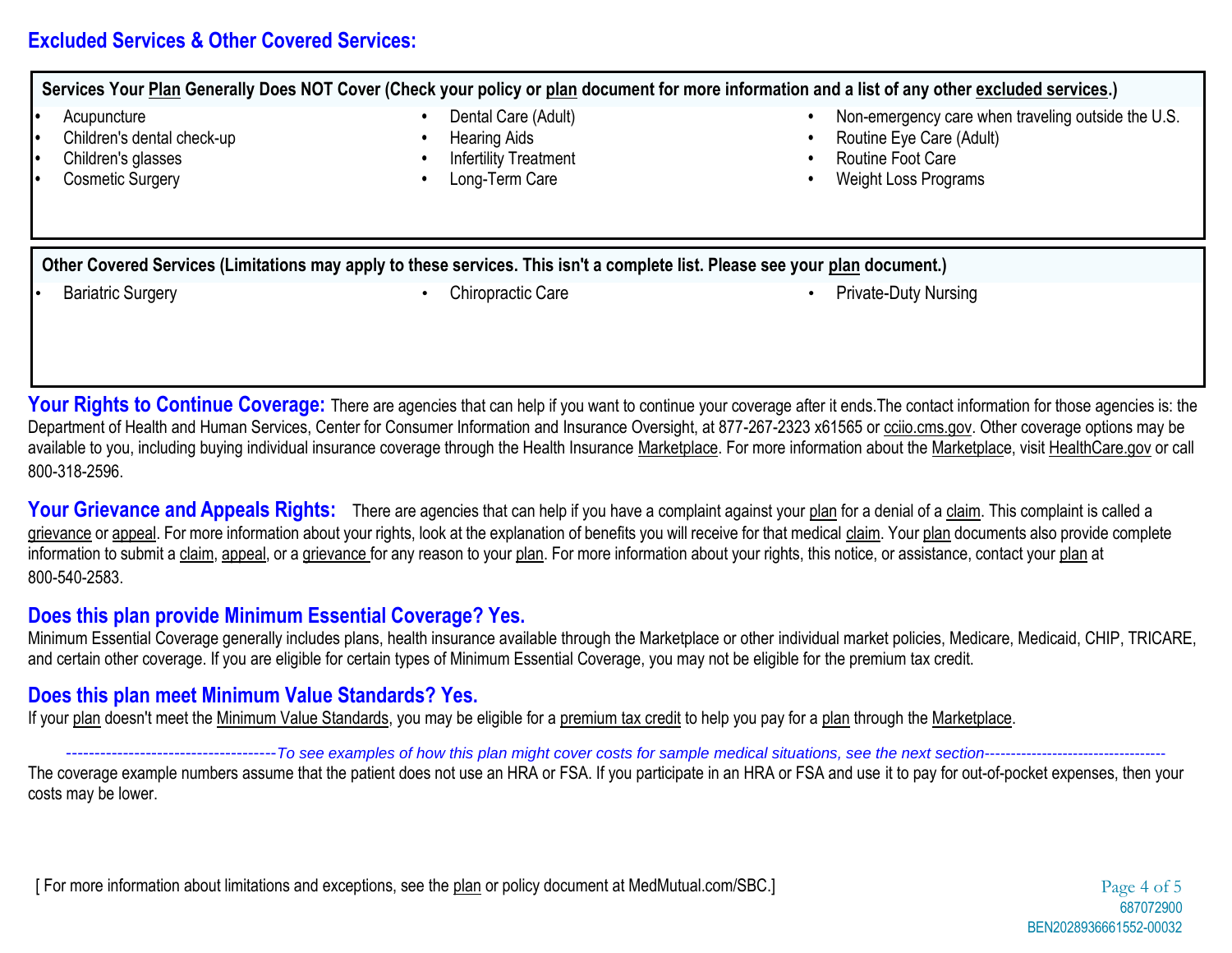#### **About these Coverage Examples:**



This is not a cost estimator. Treatments shown are just examples of how this plan might cover medical care. Your actual costs will be different depending on the actual care you receive, the prices your providers charge, and many other factors. Focus on the cost sharing amounts (deductibles, copayments and coinsurance) and excluded services under the plan. Use this information to compare the portion of costs you might pay under different health plans. Please note these coverage examples are based on self-only coverage.

| Peg is Having a Baby<br>(9 months of in-network pre-natal care and a<br>hospital delivery)                                                                                                                                                                                   |                                                                                                                                     | <b>Managing Joe's Type 2 Diabetes</b><br>(a year of routine in-network care of a<br>well-controlled condition)                                                                                                          |                                                                                                                                       | <b>Mia's Simple Fracture</b><br>(in-network emergency room visit and follow up<br>care)                                                                                                                                |                                                                                                                                                                                                                                       |                           |
|------------------------------------------------------------------------------------------------------------------------------------------------------------------------------------------------------------------------------------------------------------------------------|-------------------------------------------------------------------------------------------------------------------------------------|-------------------------------------------------------------------------------------------------------------------------------------------------------------------------------------------------------------------------|---------------------------------------------------------------------------------------------------------------------------------------|------------------------------------------------------------------------------------------------------------------------------------------------------------------------------------------------------------------------|---------------------------------------------------------------------------------------------------------------------------------------------------------------------------------------------------------------------------------------|---------------------------|
|                                                                                                                                                                                                                                                                              | The plan's overall deductible<br>$\blacksquare$ Specialist copay<br><b>B</b> Hospital (facility) coinsurance<br>• Other coinsurance | \$7,350<br>$0\%$<br>0%<br>$0\%$                                                                                                                                                                                         | $\blacksquare$ The plan's overall deductible<br>• Specialist copay<br><b>E</b> Hospital (facility) coinsurance<br>• Other coinsurance | \$7,350<br>0%<br>$0\%$<br>0%                                                                                                                                                                                           | $\blacksquare$ The plan's overall deductible<br>$\blacksquare$ Specialist copay<br>• Hospital (facility) coinsurance<br><b>Other coinsurance</b>                                                                                      | \$7,350<br>0%<br>0%<br>0% |
| This EXAMPLE event includes services like:<br>Specialist office visits (prenatal care)<br><b>Childbirth/Delivery Professional Services</b><br><b>Childbirth/Delivery Facility Services</b><br>Diagnostic tests (ultrasounds and blood work)<br>Specialist visit (anesthesia) |                                                                                                                                     | This EXAMPLE event includes services like:<br>Primary care physician office visits (including disease<br>education)<br>Diagnostic tests (blood work)<br>Prescription drugs<br>Durable medical equipment (glucose meter) |                                                                                                                                       | This EXAMPLE event includes services like:<br><b>Emergency room care (including medical supplies)</b><br>Diagnostic test (x-ray)<br>Durable medical equipment (crutches)<br>Rehabilitation services (physical therapy) |                                                                                                                                                                                                                                       |                           |
|                                                                                                                                                                                                                                                                              | <b>Total Example Cost</b>                                                                                                           | \$12,700                                                                                                                                                                                                                | <b>Total Example Cost</b>                                                                                                             | \$5,600                                                                                                                                                                                                                | <b>Total Example Cost</b>                                                                                                                                                                                                             | \$2,800                   |
|                                                                                                                                                                                                                                                                              |                                                                                                                                     |                                                                                                                                                                                                                         |                                                                                                                                       |                                                                                                                                                                                                                        | $\mathbf{I}$ and $\mathbf{I}$ are assumed to the contract of the contract of the contract of the contract of the contract of the contract of the contract of the contract of the contract of the contract of the contract of the cont |                           |

| III UIIS EXAIIIDIE. FEY WOUIU DAV. |         |  |  |  |
|------------------------------------|---------|--|--|--|
| <b>Cost Sharing</b>                |         |  |  |  |
| Deductibles                        | \$7,350 |  |  |  |
| Copayments                         | \$0     |  |  |  |
| Coinsurance                        | \$0     |  |  |  |
| What isn't covered                 |         |  |  |  |
| Limits or exclusions               | \$1,200 |  |  |  |
| The total Peg would pay is         | \$8,550 |  |  |  |

| In this example, Joe would pay: |         |  |  |  |
|---------------------------------|---------|--|--|--|
| <b>Cost Sharing</b>             |         |  |  |  |
| Deductibles                     | \$800   |  |  |  |
| Copayments                      | \$0     |  |  |  |
| Coinsurance                     | \$0     |  |  |  |
| What isn't covered              |         |  |  |  |
| Limits or exclusions            | \$4,400 |  |  |  |
| The total Joe would pay is      | \$5,200 |  |  |  |

# **In this example, Peg would pay: In this example, Joe would pay: In this example, Mia would pay:**

| <b>Cost Sharing</b>        |         |  |  |  |
|----------------------------|---------|--|--|--|
| Deductibles                | \$2,800 |  |  |  |
| Copayments                 | \$0     |  |  |  |
| Coinsurance                | \$0     |  |  |  |
| What isn't covered         |         |  |  |  |
| Limits or exclusions       | \$10    |  |  |  |
| The total Mia would pay is | \$2,810 |  |  |  |

Note: These numbers assume the patient does not participate in the plan's wellness program. If you participate in the plan's wellness program, you may be able to reduce your costs. For more information about the wellness program, please contact: 800-540-2583.